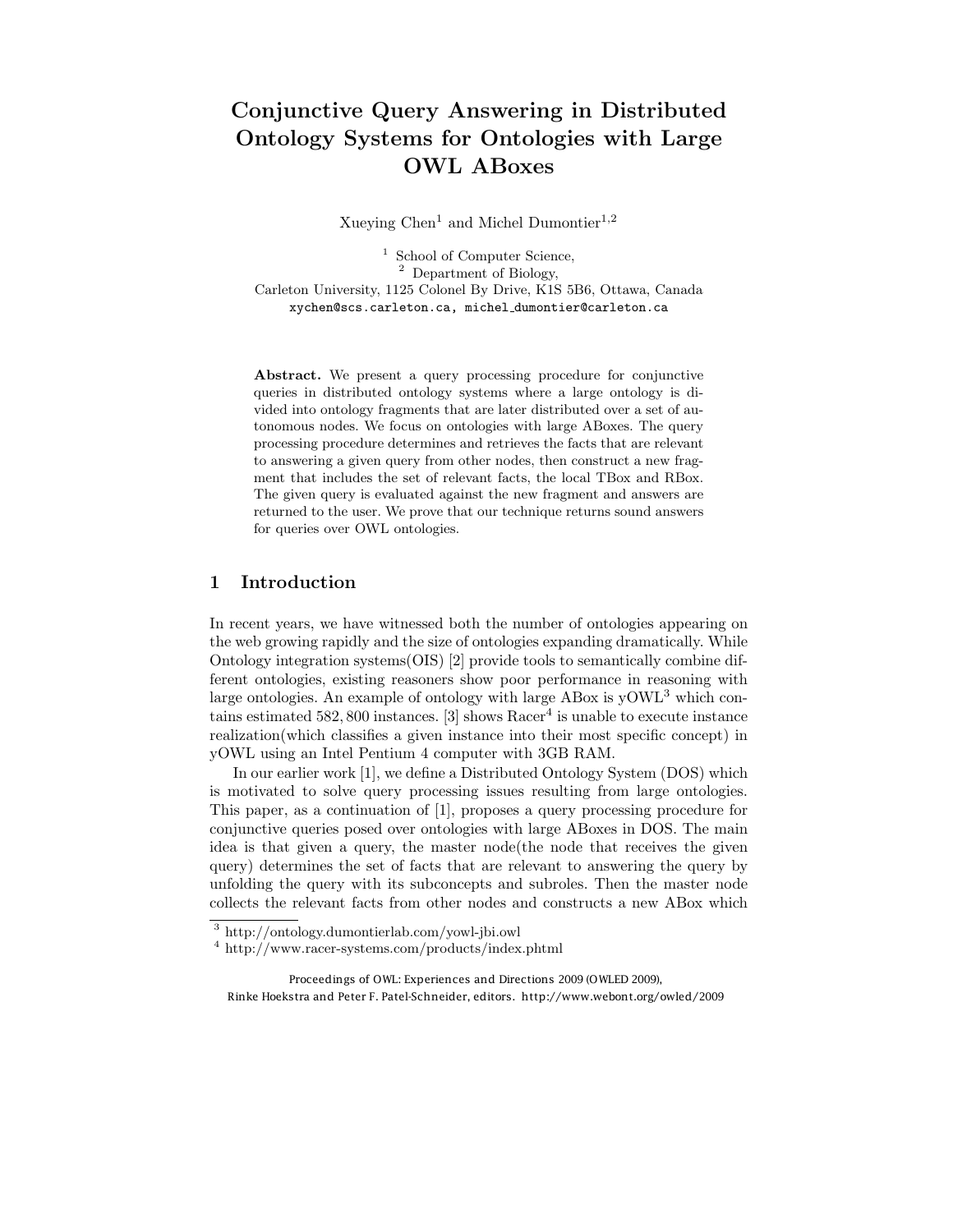along with the local TBox and RBox form a new ontology fragment. Finally, the given query is evaluated against the new fragment and the answers are returned to the user. We prove that the procedure can return sound answers for OWL ontologies.

This paper is organized as follows. Section 2 briefly introduces DOS. The querying processing procedure is described in Section 3. Conclusions and future work are in Section 4.

## 2 Distributed Ontology Systems

In our previous work [1], we propose Distributed Ontology System(DOS) which allow both query processing and collaborative ontology development.

In a DOS, there are a set of autonomous node across the network and each of them is equipped with a DL reasoner. A large ontology is divided into smaller pieces(called ontology fragments) that are distributed over the nodes. These fragments are logically interrelated, and the relationship between them should be recorded so that it can be used to coordinate the nodes to complete tasks such as query processing, collaborative development of the ontology and so on.

Formally, A distributed ontology system  $\mathcal I$  is a triple  $\langle \mathcal O, \mathcal F, \mathcal D \rangle$  where

- 1. O is an ontology, expressed in a language  $\mathcal{L}_{\mathcal{O}}$  over an signature  $Sig(\mathcal{O})$ containing terms of O.
- 2. F is a set of ontology fragments  $F_1, \dots, F_n$  into which  $\mathcal O$  is divided. We denote with  $Sig(F_i)$  the signature containing terms of ontology fragment  $F_i$ . Here,  $Sig(F_i) \subseteq Sig(\mathcal{O})$ , and  $Sig(\mathcal{O}) = \bigcup_{i=1,\cdots,n} Sig(F_i)$ .
- 3. D is a dictionary which contains the semantic information of each fragment and the relationship between fragments.

There exists a special case of ontology fragments: modular fragment where for a query q, the answers to q can be returned by evaluating q against ontology fragments instead of the whole ontology. Formally, a modular fragment is defined as follows.

Let  $O$  be an ontology and  $Sig(O)$  its signature, F a fragment of  $O$ , and q a query posed over  $\mathcal{O}$ . We say F is modular with respect to a signature  $Sig(K)$  if it holds that

$$
\mathcal{O} \models q^{\mathcal{O}} \Longleftrightarrow F \models q^{\mathcal{O}}
$$

for  $Sig(q) \subseteq Sig(K)$  where  $Sig(q)$  is the signature of q.

## 3 A Query Processing Procedure for Conjunctive Queries

In this section, we describe a query processing procedure for conjunctive queries in DOS. We assume the case of non-modular fragments and focus on ontologies with large ABoxes, therefore we distribute only the ABoxes, i.e., each ontology fragment in DOS contains a complete TBox and RBox, but an incomplete ABox of the original ontology.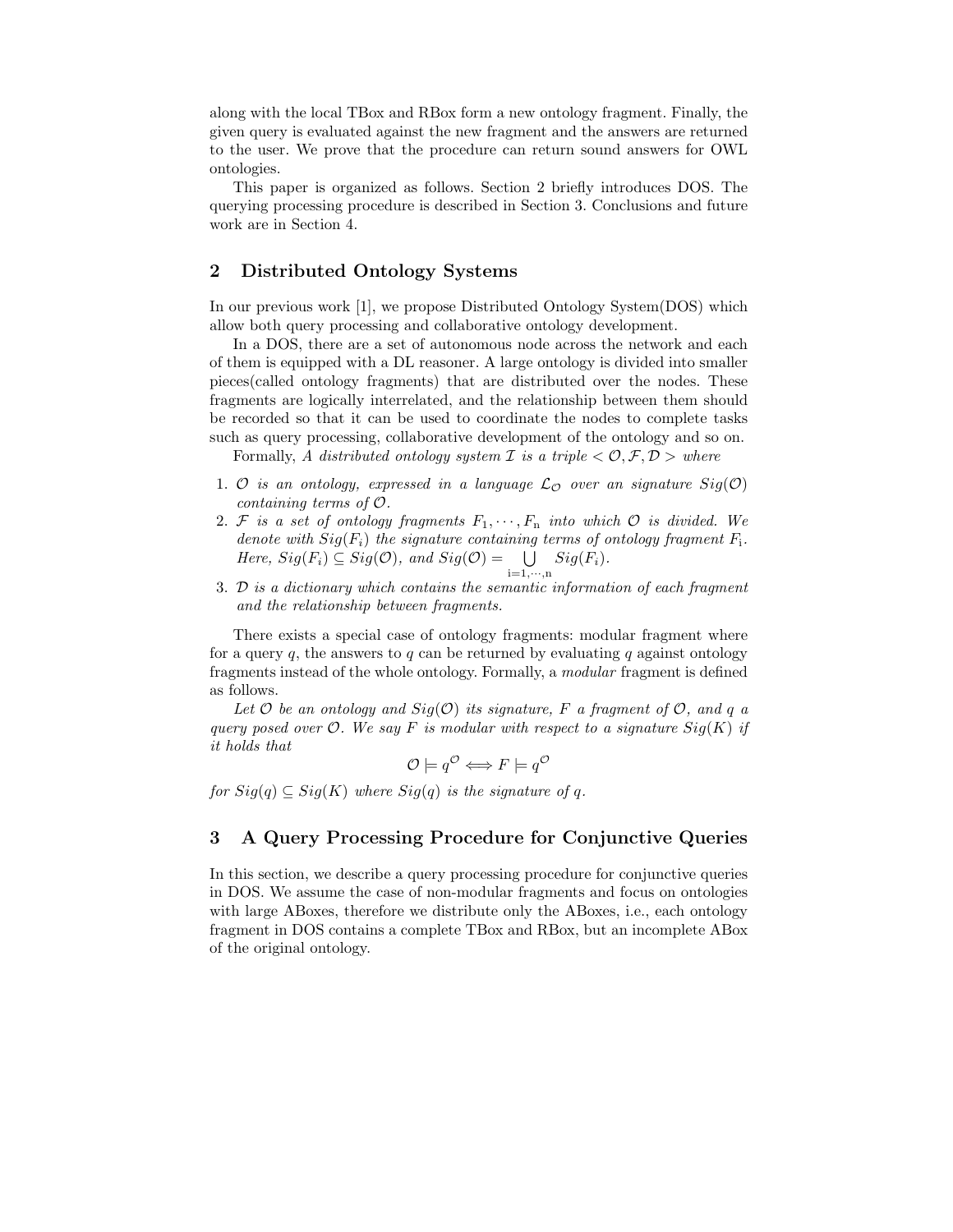We say that a conjunctive query is of the following form:

$$
A(\bar{x}) \leftarrow B_1(\bar{y_1}), \cdots, B_n(\bar{y_n})
$$

where  $A(\bar{x})$  and  $B_i(\bar{y}_i)(i=1,\cdots,n)$  are terms in a DL language, A and  $B_i$  are DL predicates,  $\bar{x}$  and  $\bar{y}_i$  are lists of variables and constants that match the arity, i.e., number of attributes of  $x, y_i$  respectively.

The idea of our approach is to extract a relevant ABox for a given query. Consider a query q posed over an ontology  $\mathcal{O}$ , the master node(the node that receives the  $q$ ) runs the querying processing procedure. The procedure first constructs a new query  $q'$  by appending subconcepts(subroles) to the non-atomic concepts(roles) in q with disjunction. q and  $q'$  are logically equivalent with respect to  $\mathcal{O}'s$  TBox and RBox. In addition to  $q'$ , the procedure also generates a set of instance or role retrieval queries  $Q$  that is used to retrieve the facts which are relevant to answering  $q($ or  $q'$ ). Then the master node forwards  $Q$  to other nodes. All the nodes, including the master node, runs the queries in Q and returns the answers to the master node. Upon receiving the relevant facts, the master node constructs a new ontology fragment(the set of relevant facts  $+TBox+RBox$ ). Finally, the master node evaluates q' against the new fragment and returns the answers to the user.

We divide the query processing procedure into three steps:

- 1. Normalize TBox and RBox.
	- Let  $C, D$  be concepts and  $R, P$  roles.
	- (a) Replace equivalence with subsumption, that is, replace each axiom of the form  $C \equiv D(r \equiv p)$  with  $C \sqsubseteq D(r \sqsubseteq p)$  and  $D \sqsubseteq C(p \sqsubseteq r)$ .
	- (b) Transform each general inclusion axiom into its normal form, that is, replace each axiom of the form  $C \subseteq D(r \subseteq p)$  with  $\top \subseteq \neg C \sqcup D(\top \subseteq$  $\neg r \sqcup p$ ).
	- (c) Transform the right hand side of each general inclusion axiom into disjunctive normal form.
- 2. Unfold q using axioms in the normalized TBox and RBox to get  $q'$  and a set of queries Q that retrieves relevant facts .

 $q'$  is constructed by doing the following recursively. For each non-atomic concept C or role r in q, search the normalized TBox(RBox). If C or r appears as a conjunctive clause on the right hand side of the inclusion axioms, take the rest of the formula on the right hand side, negate it(we get the subconcept/subrole of  $C/r$ , then append it to C or r with disjunction. Note that  $q'$  and  $q$  are logically equivalent. The recursion ends when all the concepts or roles in the appended clause are atomic. Q contains all the concepts and roles in  $q'$  and is used to retrieve facts.

3. Forward Q to other nodes. Each node runs the queries in Q and sends the results to the master node. The master node collects all the instances and combine them with its TBox and RBox to form a new ontology fragment  $F'$ . Finally, the master node evaluates  $q'$  against  $F'$  and returns the answers to the user.